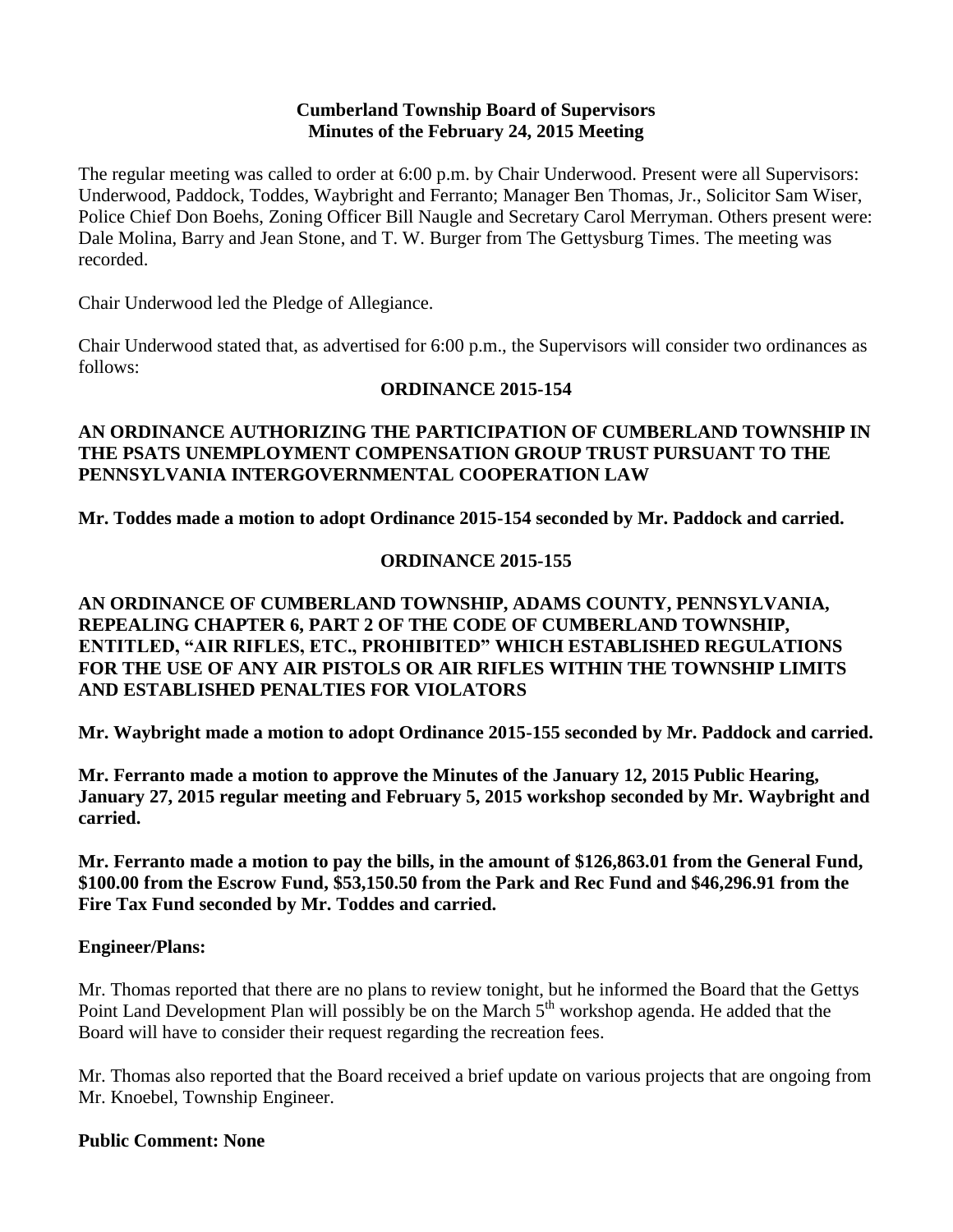# **Police Report:**

Police Chief Don Boehs presented a written and oral report of police activities for the month of January including; 298 complaints, 49 traffic stops, 41 combined arrests, 21 traffic accidents, 9 targeted enforcements and 12,595 patrol miles. He added that they assisted other agencies 19 times and they were assisted four times.

# **Active Business:**

Chair Underwood reported that there were three Supervisors; herself, Mr. Waybright and Mr. Toddes, Mr. Thomas and Solicitor Wiser present at the February 5, 2015 workshop and the following actions were taken:

- Approved the hiring of three part-time Police officers as recommended by the Public Safety Committee
- Authorized the Police Department to submit Buckle-Up Pa. and Pa. Liquor Control Board grant applications
- Authorized the Board Chair to sign a "Side Agreement" between Cumberland Township and Teamsters Local 776 specific to the recently approved position of School Resource Officer

Chair Underwood read a Resolution acknowledging the Cumberland Township Road Maintenance Department with support from the Cumberland Township Authority for numerous call outs over the 2014- 2015 Winter Season due to snow, ice and extreme cold temperatures assuring safe passage over 92 lane miles of Township roadways. The Resolution further acknowledges their dedication and professionalism in completing these important public safety responsibilities under very challenging conditions. **Mr. Waybright made a motion to adopt the Resolution seconded by Mr. Toddes and carried.**

Chair Underwood explained that the next Resolution 2015-04 on the agenda is for the Township to follow the schedules and procedures for the disposition of records as set forth in the Municipal Records Manual for the following records:

- Administrative records including: correspondence, reports, bids, contracts, etc. that are no longer of administrative value in accordance with the retention schedule from 2007 and earlier
- 2005 2007 paid bills, accounts payable and accounts receivable (deposits) files and records, time cards, payroll ledgers, quarterly withholdings, W2 and 1099 forms, bank statements and canceled checks, tax duplicates and tax collector reports
- $\cdot$  1996 2004 deposit slips

## **Mr. Toddes made a motion to adopt Resolution 2015-04 Disposition of Records seconded by Mr. Waybright and carried.**

# **Solicitor: No report – Executive Session items only**

# **Committee Reports and comments from Board Members:**

Planning and Zoning (Joint Comprehensive Plan) - Adams County Agricultural Land Preservation Board educational meeting on Wednesday, February  $25<sup>th</sup>$  at 2:00 and 7:00 p.m. Land Trust Conference on May  $7<sup>th</sup> - 9<sup>th</sup>$  in Gettysburg at the Wyndham.

Finance – Condition of the Township's Road Maintenance roller was discussed. Tax refunds to Schindler Elevator Corporation in the amount of \$9,866.78 and Westinghouse Electric Corporation in the amount of \$2,650.70. Mr. Ferranto suggested that these refunds should be reported every month.

Economic Development – Adams Chamber of Commerce is holding a Legislative Luncheon at Harrisburg